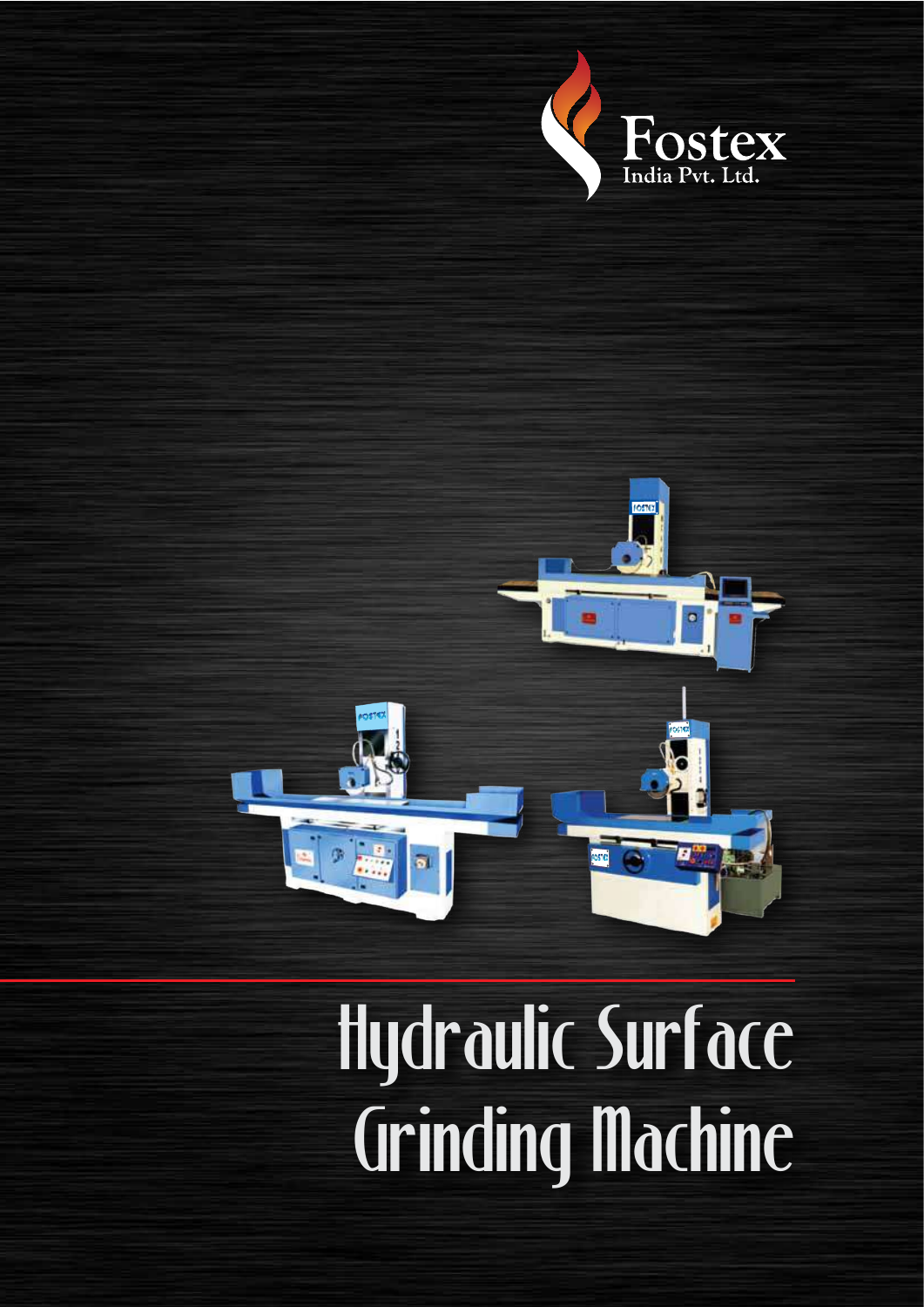# **Hydraulic Surface Grinder**



#### **Specifications :**

| <b>CAPACITY</b>                                              |            | FH 30x75       | FH 30x100      | FH 40x80  | FH 40x100  |  |  |
|--------------------------------------------------------------|------------|----------------|----------------|-----------|------------|--|--|
| Max. Table Size                                              | mm         | 300 x 750      | 300 x 1000     | 400 x 800 | 400 x 1000 |  |  |
| Max. Longitudinal Travel                                     | mm         | 825            | 1075           | 875       | 1075       |  |  |
| Max. Cross Transverse                                        | mm         | 350<br>450     |                |           |            |  |  |
| Max. Spindle Center Height above Table                       | mm         | 400            | 550            |           |            |  |  |
| <b>SPEED AND FEEDS</b>                                       |            |                |                |           |            |  |  |
| Max. Table Speeds                                            | $m/min$ .  | 18             |                |           |            |  |  |
| <b>Power Cross Transverse</b>                                | mm/min     | 1000           |                |           |            |  |  |
| Auto Cross Feed at each Table Reversal (Infinitely variable) | mm         | 0.5 to 10      |                |           |            |  |  |
| Least Count of Vertical feed head wheel                      | mm         | 0.002          |                |           |            |  |  |
| <b>GRINDING HEAD</b>                                         |            |                |                |           |            |  |  |
| Size of Grinding Wheel                                       | mm         | 250x25x76.2    | 350 X 50 X 127 |           |            |  |  |
| Power of Spindle Motor                                       | <b>HP</b>  | 3              | 5              |           |            |  |  |
| Speed of Grinding Spindle                                    | <b>RPM</b> | 2800           | 1400           |           |            |  |  |
| <b>HYDRAULIC SYSTEM</b>                                      |            |                |                |           |            |  |  |
| <b>Working Pressure</b>                                      | Kg/Cm      | 20             |                |           |            |  |  |
| Motor                                                        | HP         | $\overline{2}$ | 3              |           |            |  |  |
| <b>Tank Capacity</b>                                         | Liters.    | 75             |                |           |            |  |  |

\*Note - We reserved the right kind for any modification in machine without prior notice & showing all parts are not of standard accessories.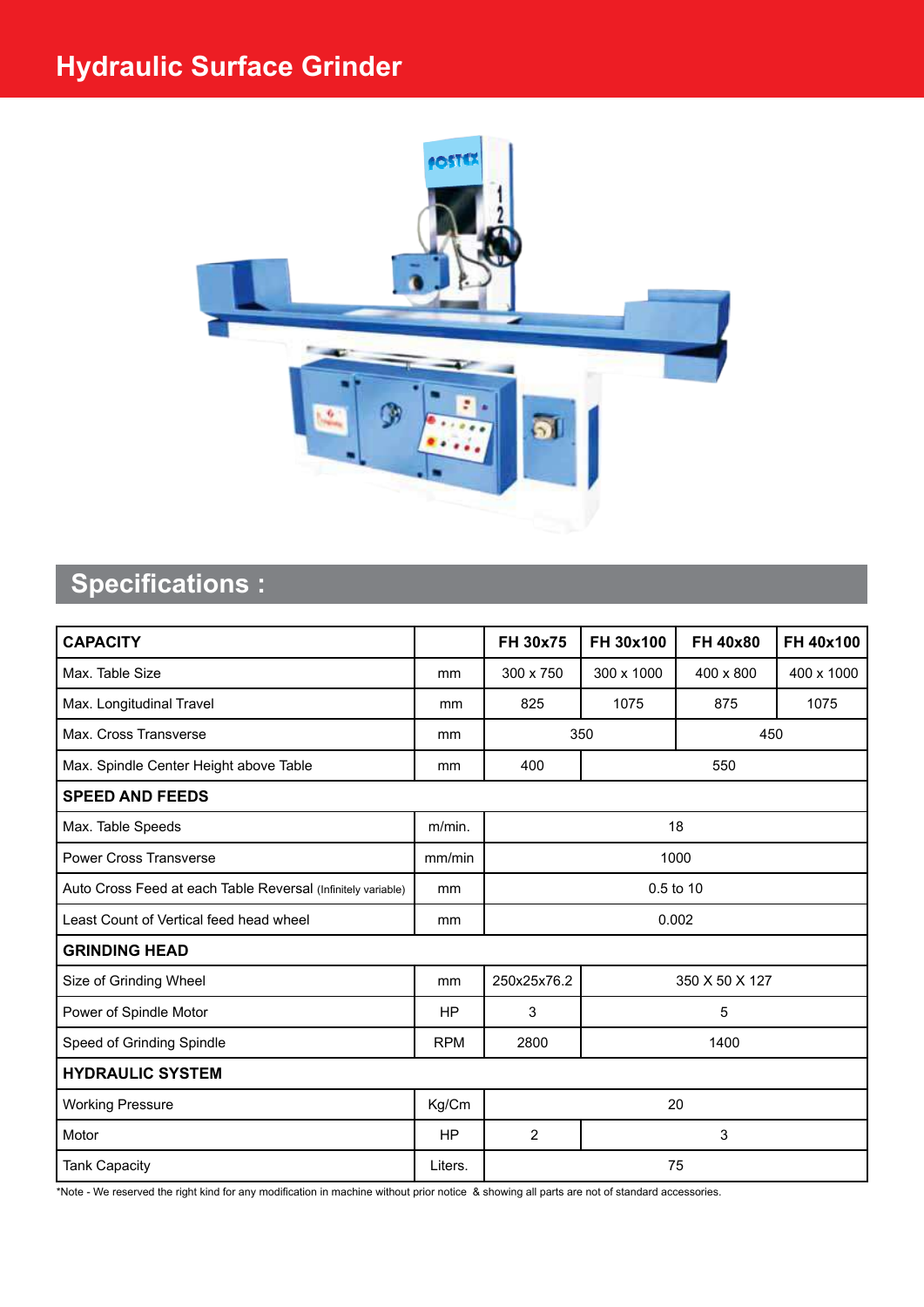# **Hydraulic Surface Grinder**



#### **Specifications :**

| <b>CAPACITY</b>                                              |            | FH 50x100         | FH 50x150  | FH 60x120  | FH 75x150  |  |  |
|--------------------------------------------------------------|------------|-------------------|------------|------------|------------|--|--|
| Max. Table Size                                              | mm         | 500 x 1000        | 500 x 1500 | 600 x 1200 | 750 x 1500 |  |  |
| Max. Longitudinal Travel                                     | mm         | 1075              | 1575       | 1275       | 1575       |  |  |
| Max. Cross Transverse                                        | mm         | 550<br>650<br>800 |            |            |            |  |  |
| Max. Spindle Center Height above Table                       | mm         | 550               | 750        |            |            |  |  |
| <b>SPEED AND FEEDS</b>                                       |            |                   |            |            |            |  |  |
| Max. Table Speeds                                            | $m/min$ .  | $1.5 - 18$        |            |            |            |  |  |
| <b>Power Cross Transverse</b>                                | mm/min     | 1000              |            |            |            |  |  |
| Auto Cross Feed at each Table Reversal (Infinitely variable) | mm         | $0.5$ to 10       |            |            |            |  |  |
| Least Count of Vertical feed head wheel                      | mm         | 0.002             |            |            |            |  |  |
| <b>GRINDING HEAD</b>                                         |            |                   |            |            |            |  |  |
| Size of Grinding Wheel                                       | mm         | 400 x 50 x 127    |            |            |            |  |  |
| Power of Spindle Motor                                       | <b>HP</b>  | 5                 | 7.5        | 10         |            |  |  |
| Speed of Grinding Spindle                                    | <b>RPM</b> | 1400              |            |            |            |  |  |
| <b>HYDRAULIC SYSTEM</b>                                      |            |                   |            |            |            |  |  |
| <b>Working Pressure</b>                                      | Kg/Cm      | 30                |            |            |            |  |  |
| Motor                                                        | HP         | 5                 |            | 7.5        |            |  |  |
| <b>Tank Capacity</b>                                         | Liters.    | 150               |            | 200        |            |  |  |

\*Note - We reserved the right kind for any modification in machine without prior notice & showing all parts are not of standard accessories.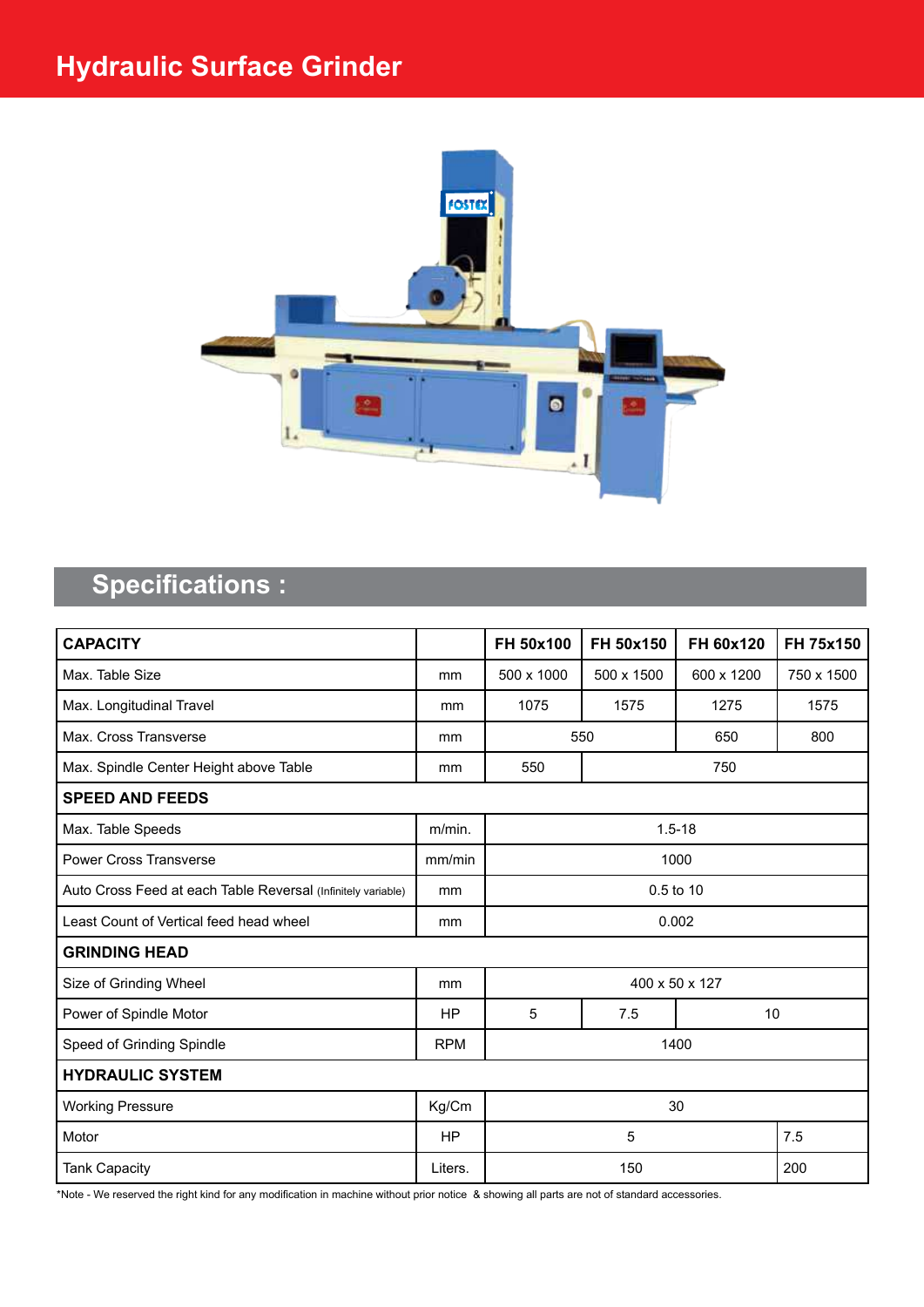### **Hydraulic Surface Grinder**



## **Specifications :**

| <b>CAPACITY</b>                                              |            | FH 20x45         | FH 25x50  | FH 20x60  | FH 30x60   |  |  |
|--------------------------------------------------------------|------------|------------------|-----------|-----------|------------|--|--|
| Max. Table Size                                              | mm         | 200 x 450        | 250 x 500 | 200 x 600 | 300 x 600  |  |  |
| Max. Longitudinal Travel                                     | mm         | 525              | 600       | 675       | 675        |  |  |
| Max. Cross Transverse                                        | mm         | 240              | 275       | 240       | 325        |  |  |
| Max. Spindle Center Height above Table                       | mm         | 400              |           |           |            |  |  |
| <b>SPEED AND FEEDS</b>                                       |            |                  |           |           |            |  |  |
| Max. Table Speeds                                            | $m/min$ .  | 18               |           |           |            |  |  |
| <b>Power Cross Transverse</b>                                | mm/min     | 1000             |           |           |            |  |  |
| Auto Cross Feed at each Table Reversal (Infinitely variable) | mm         | $0.5$ to $6$     |           |           |            |  |  |
| Least Count of Vertical feed head wheel                      | mm         | 0.002            |           |           |            |  |  |
| <b>GRINDING HEAD</b>                                         |            |                  |           |           |            |  |  |
| Size of Grinding Wheel                                       | mm         | 760 X 22 X 31.75 |           |           | 250X25X200 |  |  |
| Power of Spindle Motor                                       | <b>HP</b>  | $\overline{2}$   |           |           |            |  |  |
| Speed of Grinding Spindle                                    | <b>RPM</b> | 2800             |           |           |            |  |  |
| <b>HYDRAULIC SYSTEM</b>                                      |            |                  |           |           |            |  |  |
| <b>Working Pressure</b>                                      | Kg/Cm      | 20               |           |           |            |  |  |
| Motor                                                        | HP         | $\overline{2}$   |           |           |            |  |  |
| <b>Tank Capacity</b>                                         | Liters.    | 75               |           |           |            |  |  |

\*Note - We reserved the right kind for any modification in machine without prior notice & showing all parts are not of standard accessories.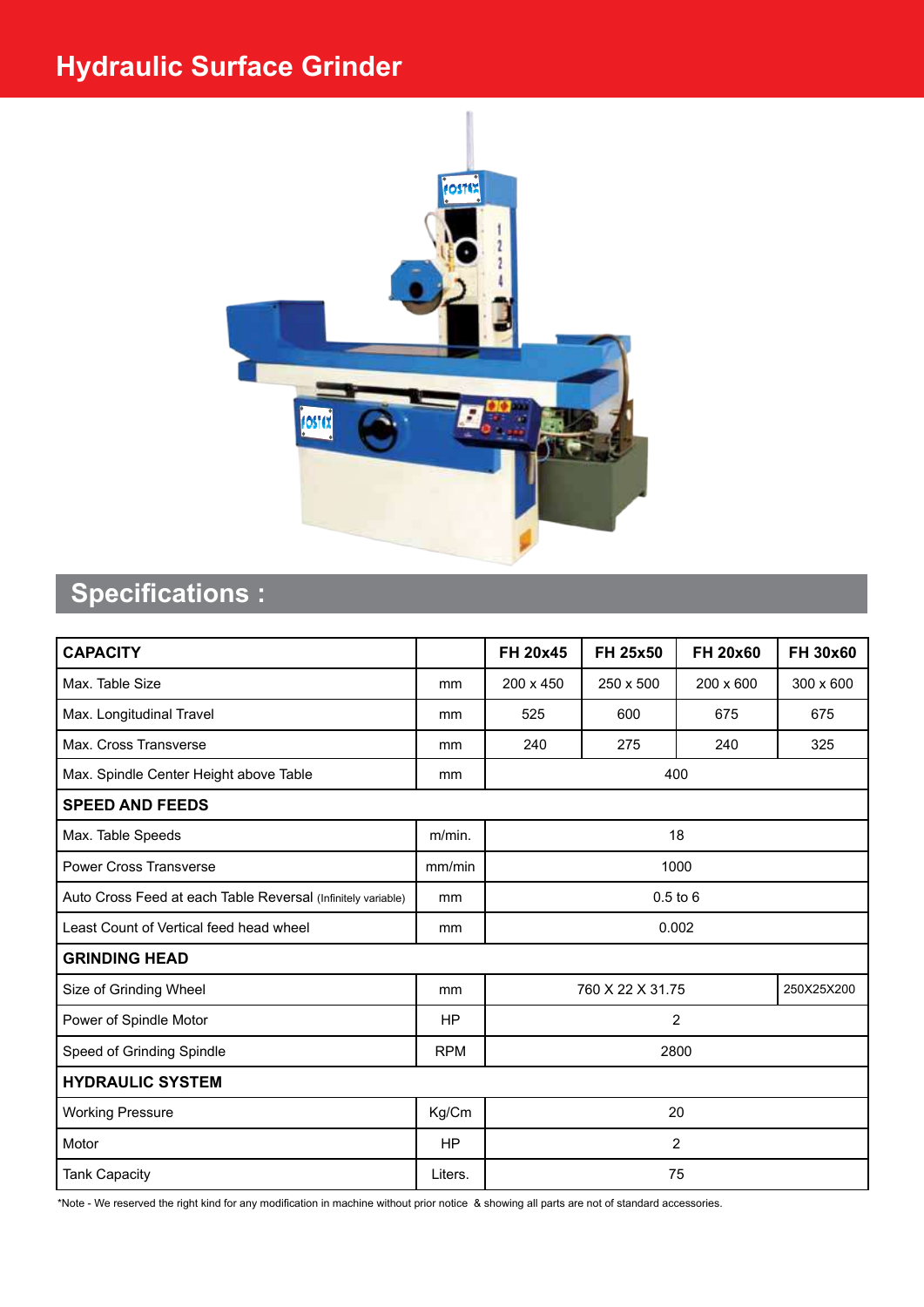#### **Standerd Accessories** (Included in Machine Price)

Wheel Flanch / Grinding Wheel / Wheel Dresser / Electric Motor / Spener / Wheel-Pular / Coolant System / Electric Panel Board /Centrilised Lubricating System/ Hydraulic Power Pack/ Machine Manual

## **Optional Accessories** (Extra cost)

Wheel Forming Attachment / Balancing Stand / Universal Vice / Work Light / Extra Wheel flange / Vertical Dressing Attachment / Magnet Saprater / Dust-Exouster / S.S. Machine Guard Electro Magnetic Chuck.'OR' Permenant Magnet Chuck